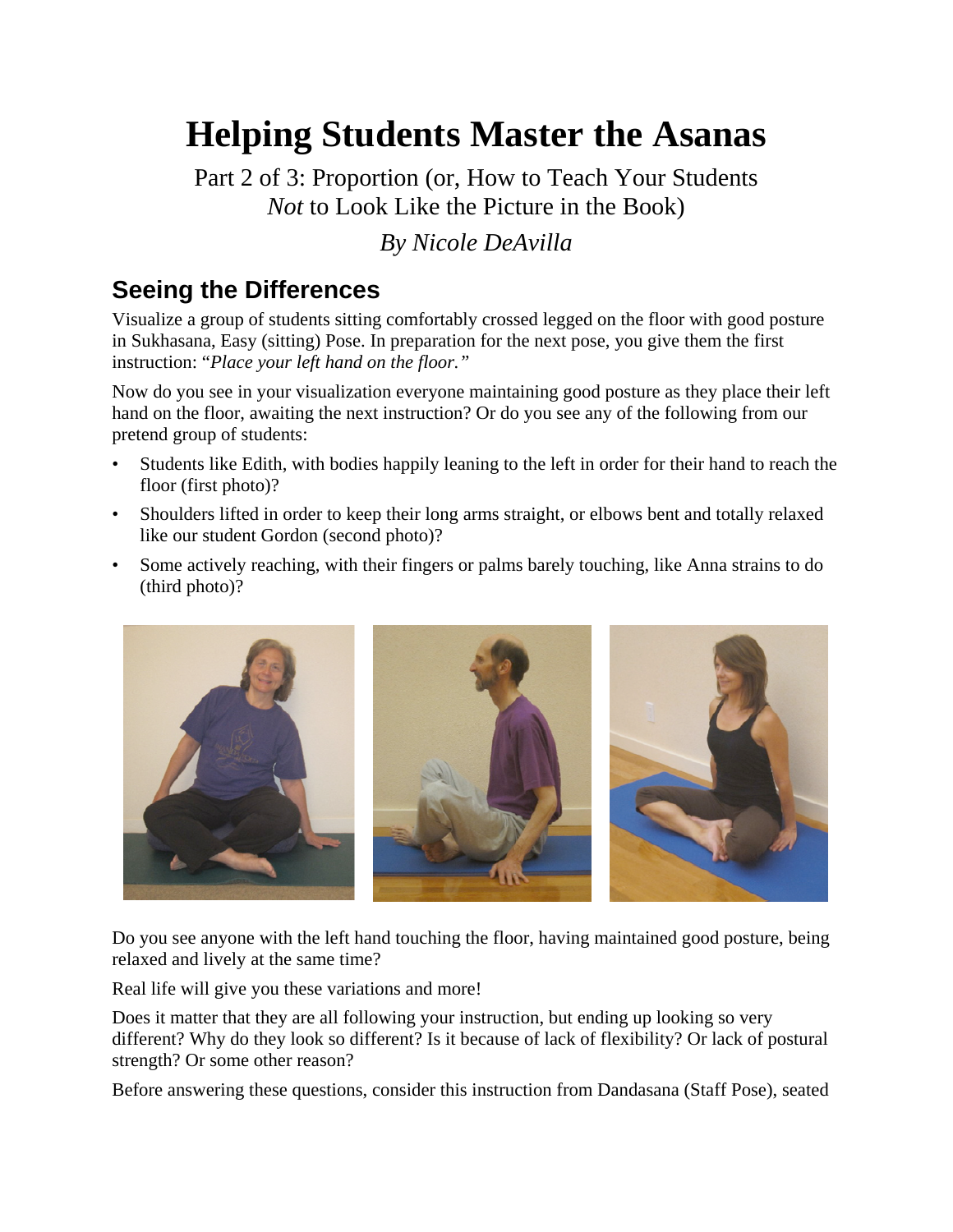with legs out in front in preparation for Paschimotanasana (Posterior Stretching Pose): "*Touch your toes."* 

In order to follow this instruction, you *might* find some students bending from their hips and seemingly effortlessly touching their toes, while some strain with rounded backs to get at least one fingertip on one toe, others bend their knees in order to touch their toes, and yet others round their backs, hands unable to reach even their knees.

Can these differences be explained simply by the varying flexibility of the student's hamstrings? And again, does it matter that they all look different?

Understanding the answers to these types of questions requires understanding the concepts of body proportions and range of motion of the joints.

Yes, it's true that a student's ability to look like the picture in the book can be hampered by strength and/or flexibility issues. However, often overlooked are issues of proportion and range of motion. As you will see, not only do proportion and range of motion matter in a student's ability to mimic a pose, but what constitutes "mastery" of a pose will vary from student to student, depending on the proportions and range of motions of their bodies.

The essence of mastering a pose was discussed in [Part 1: Helping Students Master the Asanas.](http://www.expandinglight.org/free/yoga-teacher/articles/general/helping-students-master-the-asanas.asp) This article will discuss in more detail differences in proportion, how to modify the asanas for the students, and how not to attempt to make the students look like what they are not—and *should* not be! Range of motion will be discussed in more detail in Part 3 of this series. Understanding these two interrelated concepts has great importance for the practice and teaching of yoga.

# **Does Looking Different Matter?**

First of all, does it matter that your students all look different when they are in a pose? The answer is, Yes! And not only *does* it matter, I hope they all *do* look different! After all they all walked into the studio looking different (unless you have classes only for identical twins)! People come in all shapes and sizes—and, might I add, proportions.

We see different proportions all the time: long legs with a short torso, or short legs and a long torso. A long neck with short arms, or a short neck with long arms.

Do these differences have any potential negative consequences in the practice of asanas? Not in and of themselves, but there can indeed be negative consequences if those differences are not taken into account in the *manner* in which one practices.

Let's return to our first example: "place your left hand on the floor." On a physical level, it's unlikely that any students will hurt themselves, even though their bodies are positioned differently. So on that level, the differences don't matter much. On a more subtle, nonphysical level, however, the answer can be different.

Consider our first pictured seated student: Edith. She has placed her spine in an awkward position. In yoga, placement of the spine is vital for both maximum safety in and maximum benefit from any asana. Edith isn't likely to hurt herself in this case, but it will be difficult for her to feel energy flowing inward and upward in her spine—perhaps difficult even for that energy to move at all, regardless of whether she can feel it—yet that inward and upward flow is what yoga practice is all about.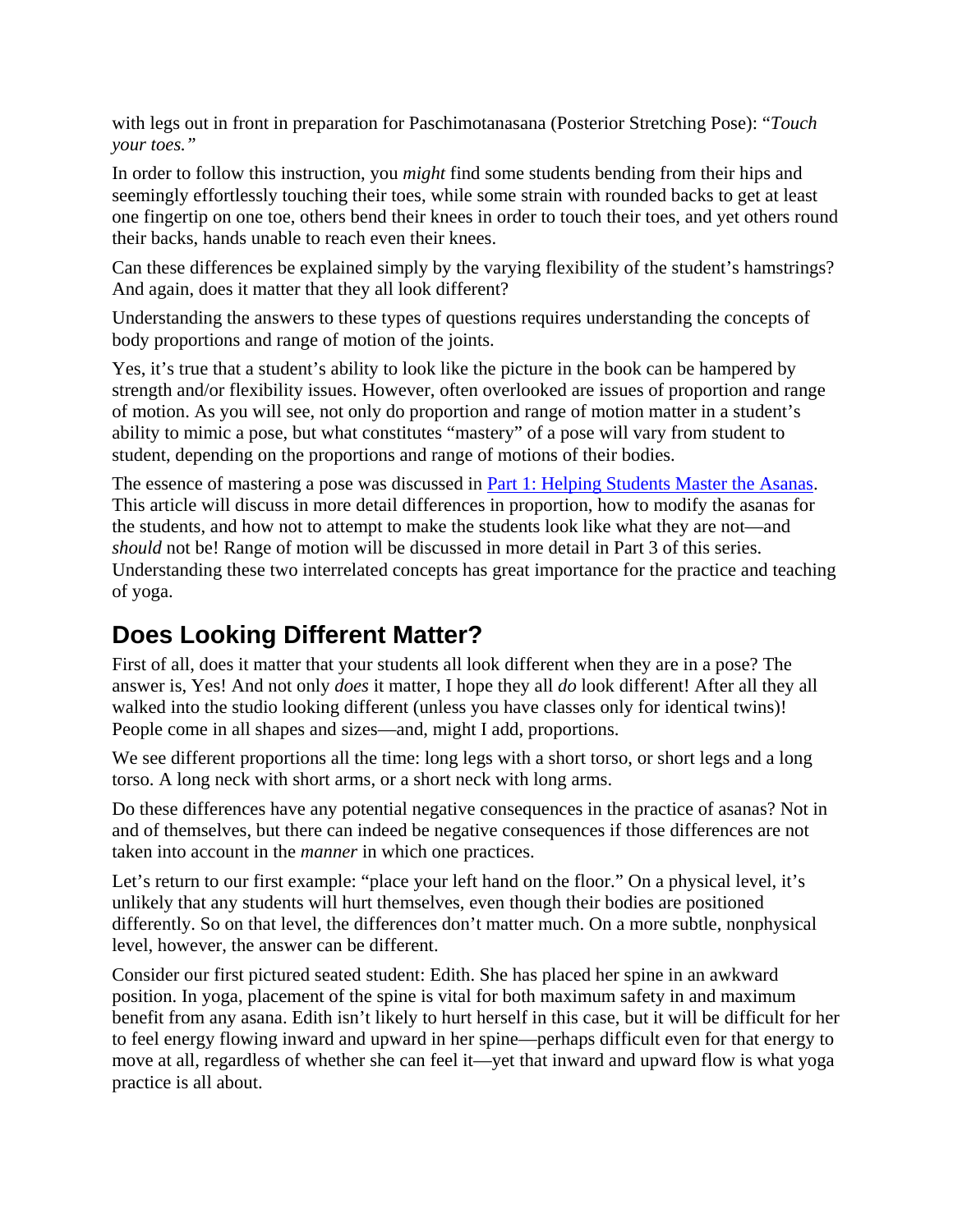In the second photo, Gordon has a nice, relaxed arm that bends when his hand comes to the floor. It's because his arm is so long. However, he is also not experiencing the optimal benefits from his practice because of tightness in his hips that prevents him from sitting upright and puts stress on his knees and spine.

In the third photo, Anna comes closest to looking like the picture in the book. However, a discerning yoga instructor will see the tension in her neck area and notice that she has almost no natural curves in her spine. That instructor will want to work with her on that aspect of her asana practice. Fairly flexible students with roughly even proportions can most easily look like the picture in the book, but the fact that they might look "good" doesn't necessarily mean that they don't have a lot to learn and/or have spinal issues, just like Anna. She particularly has issues with her neck.

### **Return to Dandasana**

In our second example—"touch your toes"—there is definitely a risk of straining the lower back if students do not move appropriately for their own bodies.

Let's look at Edith, Gordon, and Anna in Dandasana and see if we can predict who will have an easier time following the instructions to "touch your toes" due to body proportions.



In the first photo, we see that Anna's hands comfortably reach her knees. In the second photo we see that Gordon's hands easily reach well beyond his knees. In the third photo Edith strains to get her hands to her knees.

Looking only at proportion as a factor, one might assume that Gordon will have the easiest time touching his toes, since he's already reaching past his knees. Next easiest would be Anna. We might predict that Edith will have the most difficulty reaching her toes.

If only it were that simple! We also have to take into consideration each student's degree of flexibility.

It turns out that our most flexible student of the three (Anna) has the easiest time reaching her toes. In fact, she can grasp her toes while her elbows are bent, even with her average length arms. Our least flexible student, Gordon, comes in second, in ability to touch his toes. This is because he has relatively long arms. Edith, with her tight hamstrings (though not as tight as Gordon's) and relatively shorter arms, needs to sit on a cushion and bend her knees in order to reach her toes.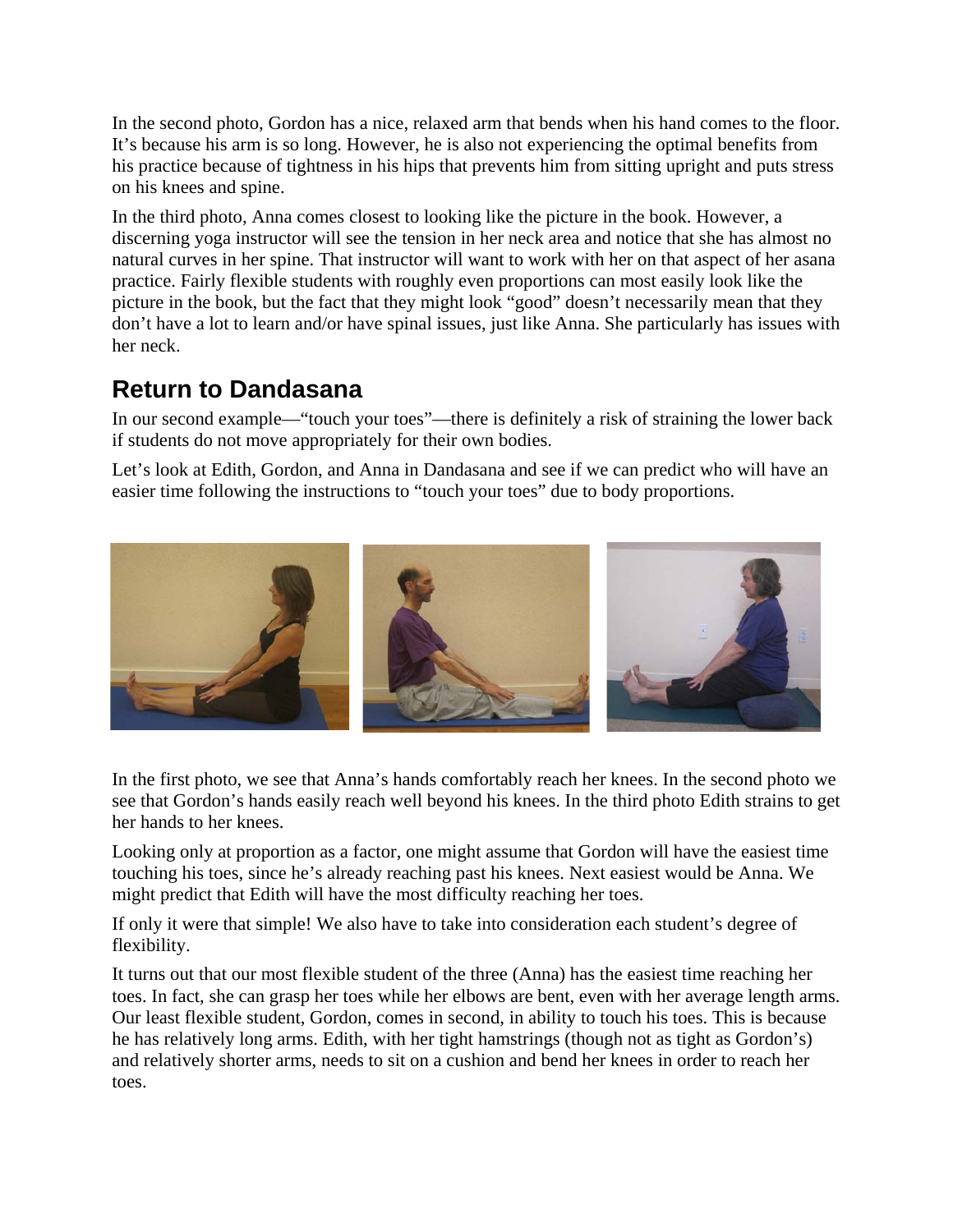

Let's analyze this pose a little more. In the photos, all of the students have rounded spines, yet one of them is safely in the pose, and the other two are not.

The first student, Anna, is safely in the pose, not because she is clearly flexible and has an easy hold on her feet, but because we can see that her pelvis is tilted well forward, so her ischial tuberosities (sitbones) point backward—away from her toes. Anna's upper pelvis comes forward allowing her abdomen to rest on her thighs. This positions keeps pressure off of the spine and brings the stretch primarily into the hamstrings.

Gordon is pictured next. The tilt of his pelvis is exactly the opposite of Anna's: his upper pelvis is tipped back away from his feet. While it's safe to assume that Gordon was feeling some stretch in his hamstrings, this rounded position puts stress on the spine and back muscles. Sometimes more stretch will be felt in the spine than in the hamstrings in this type of position. The stress can be felt anywhere along the spine: low back, mid back, or even the neck. Whether it feels like a strain or not, this position is to be avoided as the stress can cause back pain, discomfort or injury—either right away or over a longer period of time.<sup>[1](#page-3-0)</sup>

Edith's forward bend finds her pelvis in a more-or-less upright position. This means she is bending primarily from the waist. In order for her to reach her toes, she must bend her knees. This position puts strain on the spine and back muscles, just as Gordon's position does. However, her bent knees and pelvic position will put less strain on her back.

# **What it Means to Master a Pose**

 $\overline{a}$ 

Let's review for a moment what it means to master a pose. I do not begin with the picture in the book, because we have already seen that some body types will not be able to replicate positions that other bodies are able to do easily. Still I believe that mastery can be achieved in asanas regardless of body proportions (provided the asanas are of appropriate level and type). Instead of using the picture in the book as a point of reference, I try to ensure that the benefits of the asana

<span id="page-3-0"></span><sup>&</sup>lt;sup>1</sup> Those of you who practice Maha Mudra might wonder whether this contradicts the usual instructions, in which we *do* feel a pull in the spine in order to stimulate energy and awareness in the subtle spine. No, there's no contradiction. Maha Mudra differs from a forward-bending asana in two important ways: First, although most people do get a hamstring stretch in Maha Mudra, that's not an important aspect of the technique; we bend the knees as needed, which can help to protect the spine. Second, although we do pull on the toe(s) in Maha Mudra, we also engage the back muscles to pull back against the grip on the toe(s), so there's a dynamic opposition between the two pulls (which both energizes and protects the spine); we're not forcing the spine to bend forward in an unhealthy way.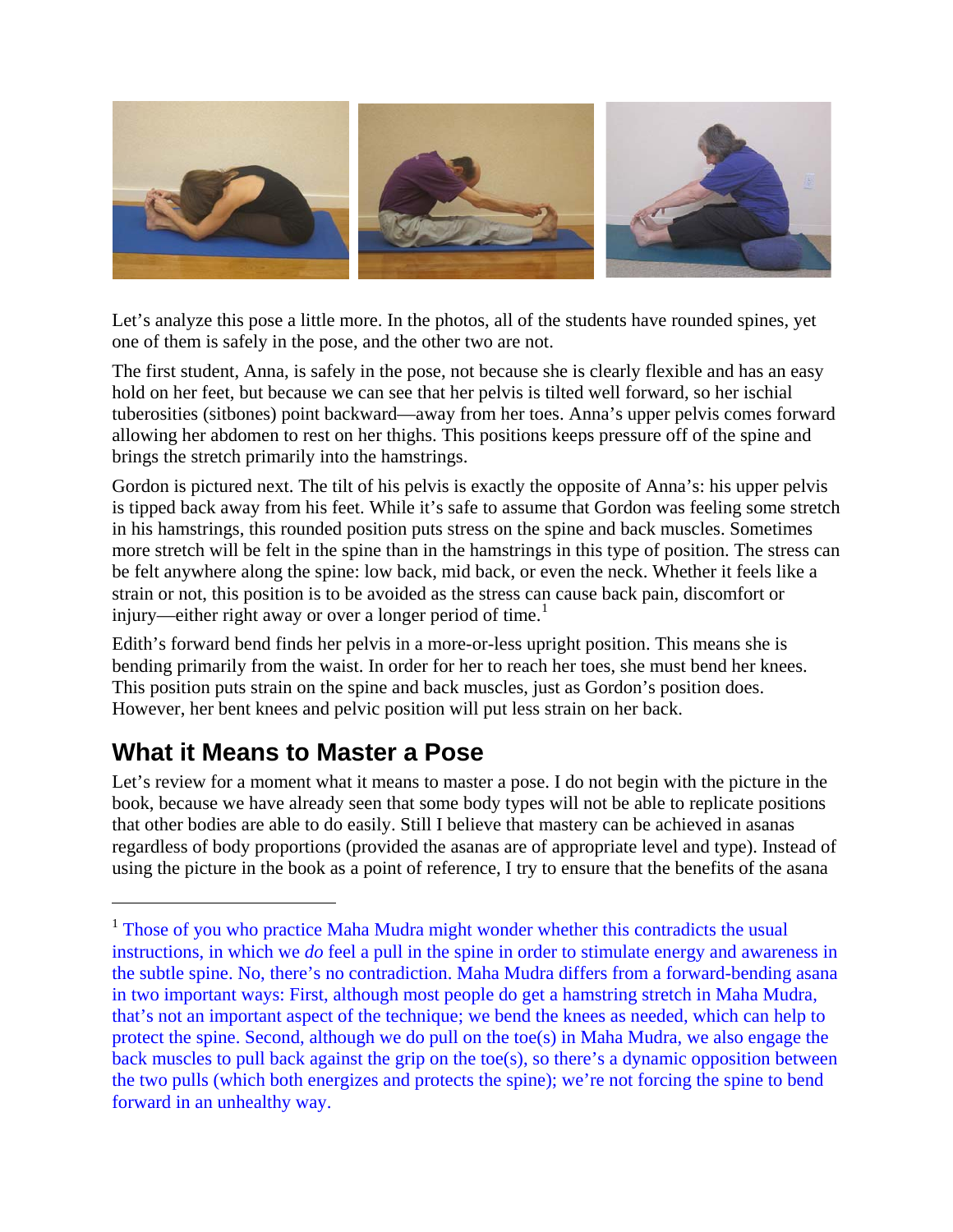are being fully achieved. That has a lot to do with the position of joints, and everything to do with the position of the spine, which in turn affects the energy and experience of the asana.

When exploring the benefits of an asana remember that working with Swami Kriyananda's affirmations can help one to understand and reap many benefits from the poses. In the example from **[Part 1](http://www.expandinglight.org/free/yoga-teacher/articles/general/helping-students-master-the-asanas.asp)** of this series, the affirmation for Trikona sana (Triangle Pose) is "Energy and joy flood my body cells! Joy descends to me!" Believe me , there are a lot of yoga practitioners, students and teachers alike, who not only do *not* feel energy and joy flooding their body cells in this pose, but who also are wondering what on earth that affirmation has to do with this pose!

That's what our students Mark and Victoria (from Part 1) wondered until they made corrections to their asanas (see photos at right). Now they feel some energy. Now they can smile and begin to feel the joy!

The placement of the spine is a key to reaping the maximum





benefits from a pose. It may be necessary to use props or modify arm and leg positions, not only to maximize the benefits of a pose, but also to prevent injuries. In other words, although it may be okay physically for a student with short arms to place a hand on the floor in a pose like Parsvakonasana (Side Angle Pose; see first photo on left below), s/he will not necessarily be getting the maximum inner benefit from the pose. Parsvakonasana's affirmation—"I am a fountain of boundless energy and power!"—is not wimpy! In order to experience the energy and power of Parsvakonasana, one needs to have a long, straight spine.

The two photos of Edith in a modified Parsvakonasana (one with elbow on knee, one with hand on a block) show a straighter, longer spine than the first one; you can see how both modifications have a lot more energy and power. In fact she might be over doing it just a bit – can you see how

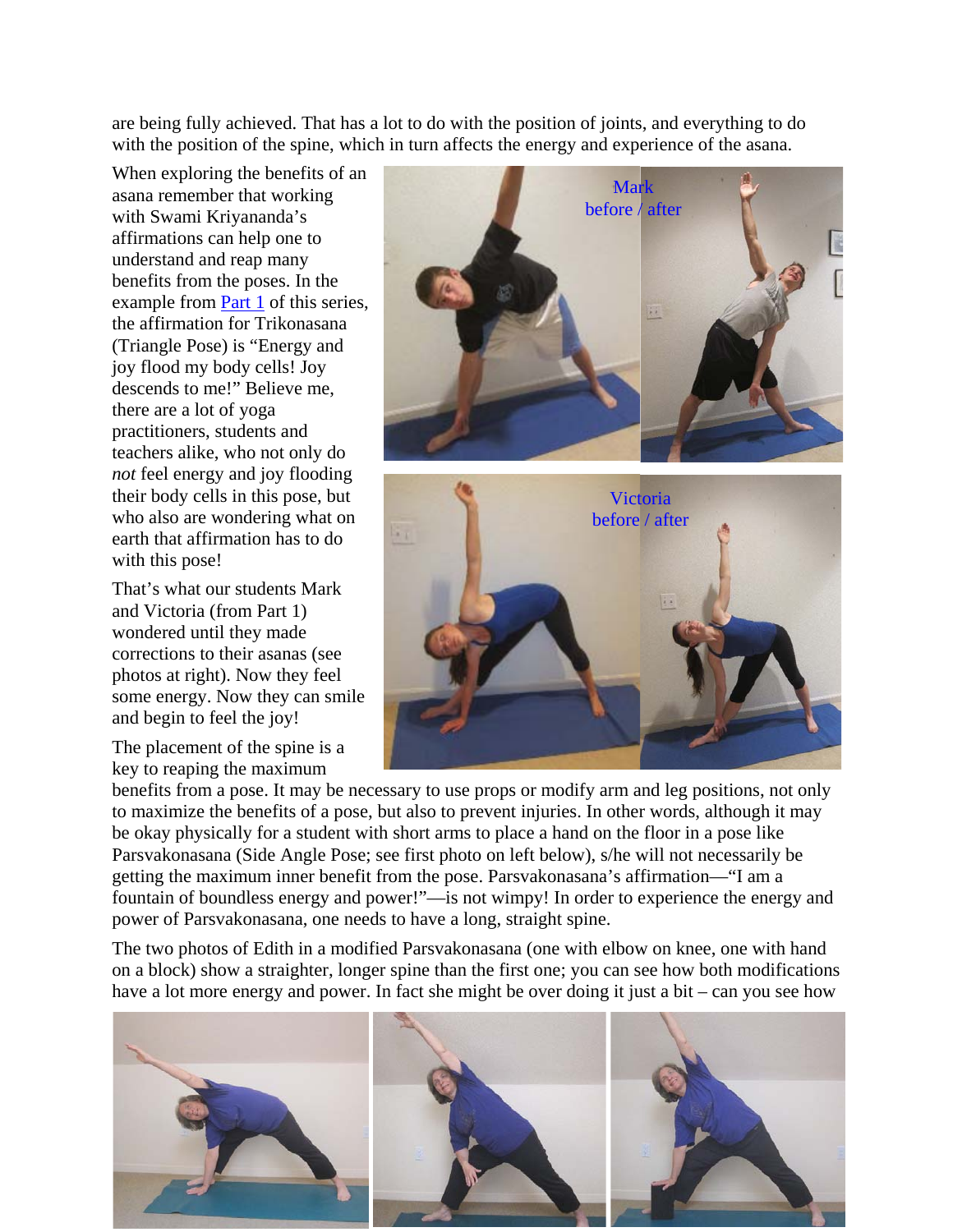she has taken her head back too far, looking up at her hand rather than keeping her neck in line with the rest of her spine?

# **How to Instruct Students with Different Proportions**

So now that we know why it matters, let's discuss what to do about it. When the arms are relatively short compared to a person's waist, we need to use "arm extenders" (blocks, straps, or cushions, depending on the asana—see photo at right) or positional adjustments in some poses.

Let's return to the first example in this article: "*From Sukhasana, place your left hand on the floor.* What you might need to modify from this point will depend on what you want students to do next. If you want



them to keep the spine straight, then as long as the hand will not need to bear weight, they could just let the arm relax by the side or let the fingertips touch the floor, depending on their actual



relative arm length (see Edith's photo, far left). However, if you want straight spines yet students will need to put weight on the hand, then some may need to place a block under their hand, so they can do so without bending the spine (see photo, near left).

If instead you want a lateral bend, not a straight spine, then Edith's hand might be perfectly placed in the first photo (at the beginning of this article). Gordon would need to move his hand further away from his body to enable him to move fully into the bend. Anna would need to turn her fingers out laterally from the wrist to move easily into a side bend. (I never said this would be simple!)

For Paschimotanasana, using a strap around the feet can act both as an arm extender and as an aid for those with tight hamstrings. (See photo at right.) The tension created in the arms from holding the strap can help students maintain a more upright posture — the primary goal early in the pose, before relaxing fully — and eventually to begin tipping the pelvis forward so as to g o deeper into the forward bend without losing length in the spine.

Blocks are helpful also for short-armed students in many of the standing asanas that involve reaching toward the floor. I do not often have my students use blocks in



standing poses because I am also teaching them to engage their core/trunk muscles and not rely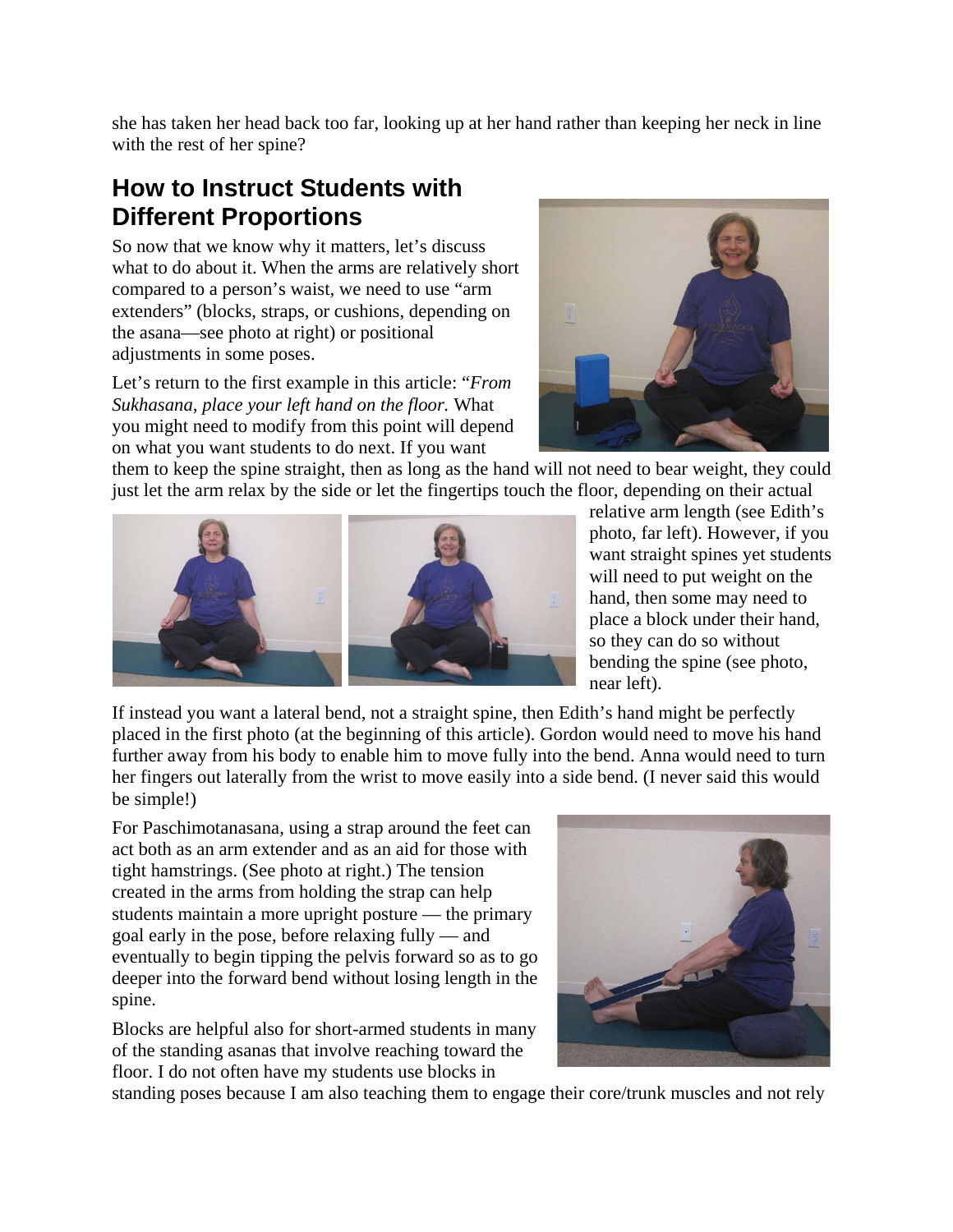on the floor or a block to support their weight. However, for students who cannot yet support themselves properly from the core, or are struggling with their balance, using a block or an arm on the thigh as pictured above can be very helpful. (Note: If they are struggling a lot with their balance, they should be standing close to a wall for support.)

Students with long arms will sometimes need to bend slightly at the elbow for some positions, lest they compromise spinal or shoulder alignment.

# **Additional tips on body proportion**

### **Long-waisted vs. short-waisted**

People with long waists (long torsos) will find that they usually need to pay more attention to building their core strength than someone that is short-waisted. Certain movements—such as moving into and out of Paschimotanasana or a standing forward bend—will require more muscular strength for a long-waisted person than for a short-waisted person. It's a matter of physics: Those movements take the upper body and head farther away from one's center of gravity.

#### **Small or narrow feet**

People with relatively small and/or narrow feet will find balance asanas more challenging. No need to do anything different here. Just encourage your student to keep practicing, and in this case s/he should be able to at least have balance as good as the person pictured in the book!

#### **Flat feet**

No, or very little, visible longitudinal arch on the f oot — a condition known as "flat feet" — is a differ ent matter. It's not that everyone needs to do something to make their feet look more like the picture in th e book—remember: if it's not broken, don't fix it—b ut it is important that the weight is properly distribut ed on the feet.

For example, people with "flat feet" often tend to "roll in," placing too much weight medially on the foot. As the student works to correct this, watch that he or she does not overcompensate and begin to place too much weight on the outer edge of the foot. However, if the flat-footed student is having foot, ankle, knee, leg, and/or hip pain (sometimes even back pain), then strengthening the arch might be helpful. This can be a very individual matter, and it's better explored in a course or workshop than in an article of this limited scope. As a general direction, however, you can encourage a flat-footed student



who tends to roll in, or is having problems potentially associated with the flat feet, to lift the arch actively while standing, being careful not to overcompensate and place too much weight on the outside of the foot. Also, simple point-and-flex exercises for the feet can be helpful in